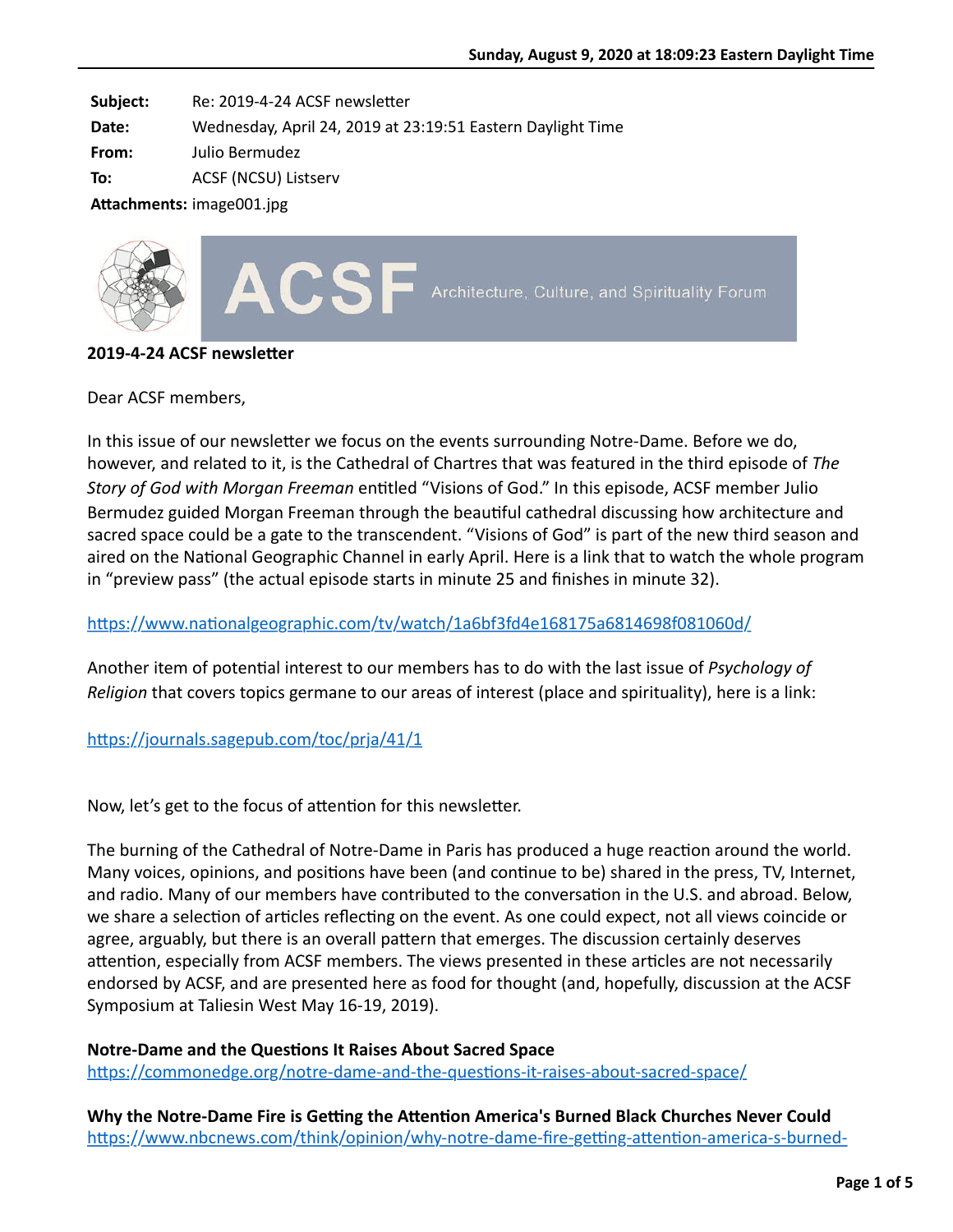# black-ncna995671?fbclid=IwAR075-Ggtt3\_ooDZevsa3SLPQgbIwJCCiPwGIYCVKuj4aD5I40Z9tTou69Q

### **A Dialogue With Our Fragile Past**

https://www.thehindu.com/opinion/op-ed/a-dialogue-with-our-fragile-past/article26891121.ece

### **How Do We Responsibly Rebuild Notre-Dame?**

https://thehill.com/opinion/international/439742-how-do-we-responsibly-rebuild-notre-dame

### **We Grieve the Loss, But Hope For Resurrection**

https://www.patheos.com/blogs/anxiousbench/2019/04/holy-week-is-a-tragic-time-to-lose-thecathedral-of-notre-dame-but-holy-week-is-also-the-perfect-time-to-hope-for-resurrection/

# **Let's Not Rebuild Notre-Dame**

https://slate.com/news-and-politics/2019/04/do-not-rebuild-notre-dame.html

# **Restoring Notre-Dame: Architects, Engineers, Faithful Seek Best Way Forward**

https://www.voanews.com/a/architects-engineers-faithful-explore-how-to-restore-notredame/4881864.html

# **Notre Dame Fire May Finally Awaken France's 'Zombie Catholics'**

https://cruxnow.com/notre-dame-cathedral-fire/2019/04/20/notre-dame-fire-may-finally-awakenfrances-zombie-catholics/

# **The Death of Architecture?**

https://premckar.wordpress.com/2019/04/21/the-death-of-architecture/

# Why Are We So Moved By the Destruction of a Medieval Cathedral?

https://theconversation.com/why-are-we-so-moved-by-the-plight-of-the-notre-dame-115555

#### **A\_er the Fire, a 21st-Century Notre-Dame**

https://news.dartmouth.edu/news/2019/04/after-fire-21st-century-notre-dame

#### **Proof that Truly Great Architecture Holds Hallucinatory Power**

https://www.independent.co.uk/news/world/europe/notre-dame-cathedral-fire-architecture-historyparis-france-a8872696.html

#### **For a Church Transformed Over Many Centuries, How Should It Be Rebuilt?**

http://nymag.com/intelligencer/2019/04/on-the-once-and-future-notre-dame.html

# **Great Works of Sacred Architecture Are Forever in Transition**

https://www.washingtonpost.com/entertainment/museums/great-cathedrals-burn-collapse-andcrack-notre-dame-can-survive-this/2019/04/16/b973eab4-5fbb-11e9-9ff2-abc984dc9eec\_story.html? utm\_term=.7db93b6e4ae1

**Notre Dame's Impact on the Arts, Literature, and Culture is Many Storied** https://www.theguardian.com/culture/2019/apr/16/the-culture-inspired-by-notre-dame-paris

#### **France Announces a Competition to Rebuild Notre-Dame's Spire**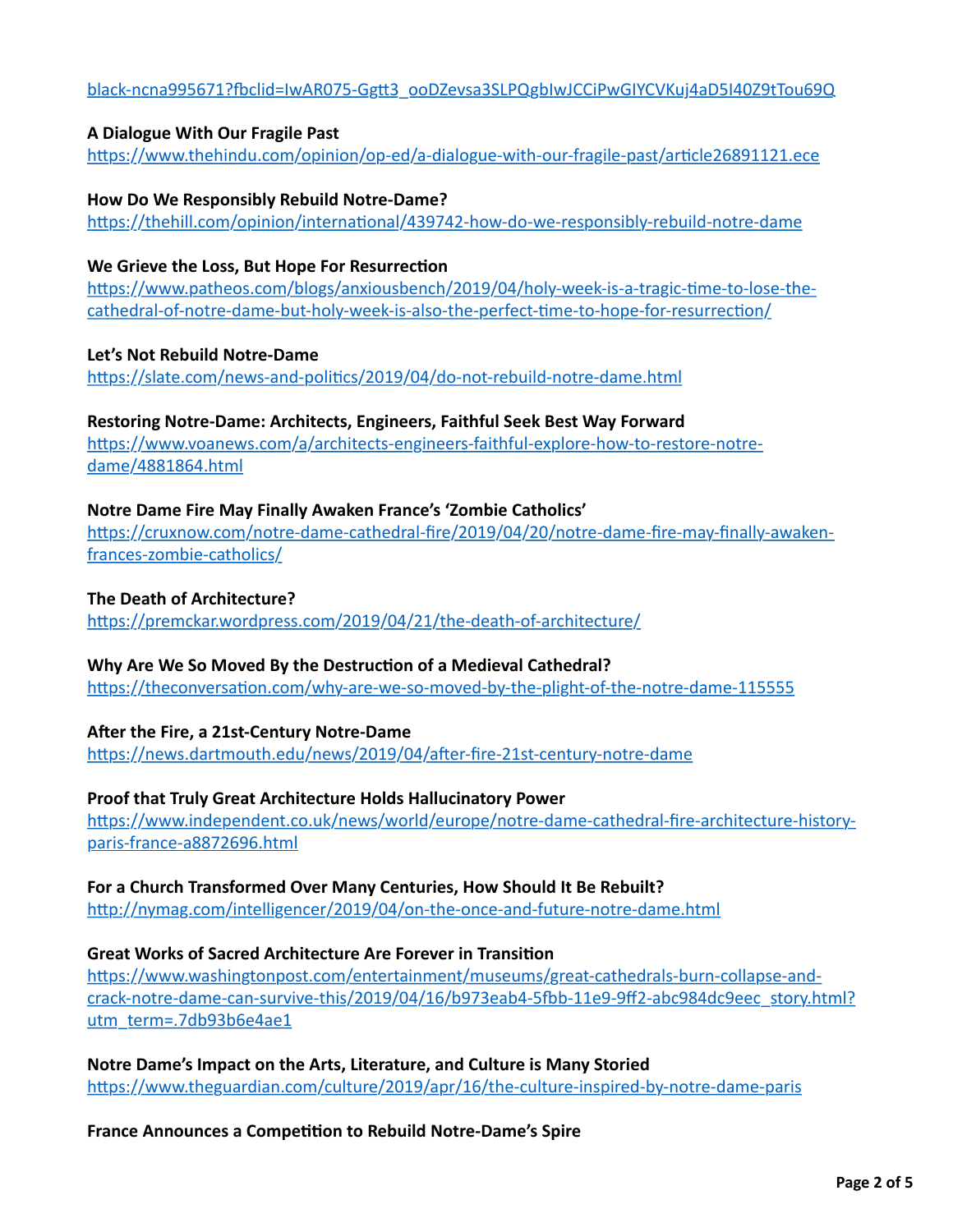#### Response from two ACSF members on the fire at Notre-Dame Cathedral

#### *How Should We Rebuild Notre-Dame Cathedral?* By Richard Vosko

The destruction of the iconic Notre-Dame Cathedral in Paris by fire was difficult to witness even in the media. Many sources are describing the incredible tragedy as one that has united people around the world in their disbelief and mourning.

As a liturgical design consultant for 50 years I have helped Jewish and Christian congregations build and renovate their houses of worship. These are holy places that serve as cradles of faith filled memories and yearnings for happiness. They are metaphors for the religious traditions and life giving narratives they were built to house. They are settings for the worship rites of living congregations. They are testimonies to the sacrifices of founding generations. They are designed to transform people in ways that make us better human beings who care for one another and the earth.

What is surprising to this writer is precisely the emergence of the collective global interest in this venerable Gothic giant. It strikes me as so ironic that, when most research centers are documenting the astonishing exodus from mainline religions in the European Union, The Netherlands, Scandinavia, and North America, people are moved to tears about a Christian building struck by tragedy. Could it mean that people are hungry for something, anything that provides a glimpse of beauty, truth and goodness in an age fueled by hate rhetoric, a time that lacks moral moorings? Is the collective reaction connected to a search for a simple uncluttered, almost mystical, spirituality that mainstream churches seem afraid of embracing and teaching?

What is actually incomprehensible is the strong desire to rebuild the Notre-Dame Cathedral to replicate the way it looked before the fire. Aside from the lack of trades familiar with Medieval construction techniques, the advancement of building technologies and current codes will have to be employed in any restoration project.

Furthermore, cathedrals are not museums that thrive on tourism. They are living stones that support the memories, needs, and visions of a loyal congregation determined to take their social action into the streets. This could be an opportunity to create a cathedral that is not merely a reliquary to a bygone period of secular and ecclesial history but a vision of what tomorrow could look like.

This could be a time to introduce artistic and architectural elements that celebrate all faith traditions and address the social concerns of humanity. This could even be a time for the cathedral to serve as a model for other churches in honoring the liturgical renewal set in place a half century ago by the Vatican Two Ecumenical Council.

It is also astounding to read that money is pouring in from everywhere on earth for the rebuilding of this French national treasure. Where was the global public outcry and the financial support for the Coptic churches in Cairo destroyed by terrorist groups? Where is the moral outrage over the three churches burned to the ground by extremists in the United States? Who continues to grieve over the destruction of the churches, synagogues, and mosques in Iraq? Who is willing to make monetary contributions to organizations helping people who live on the fringes of society especially along our borders? Those persons long for the biblical justice preached from pulpits in places like the Notre Dame Cathedral.

The fiery destruction of the cathedral in Paris has raised a most interesting cultural awareness about the important place of religious buildings in our communities. Rebuilding the cathedral is an opportunity to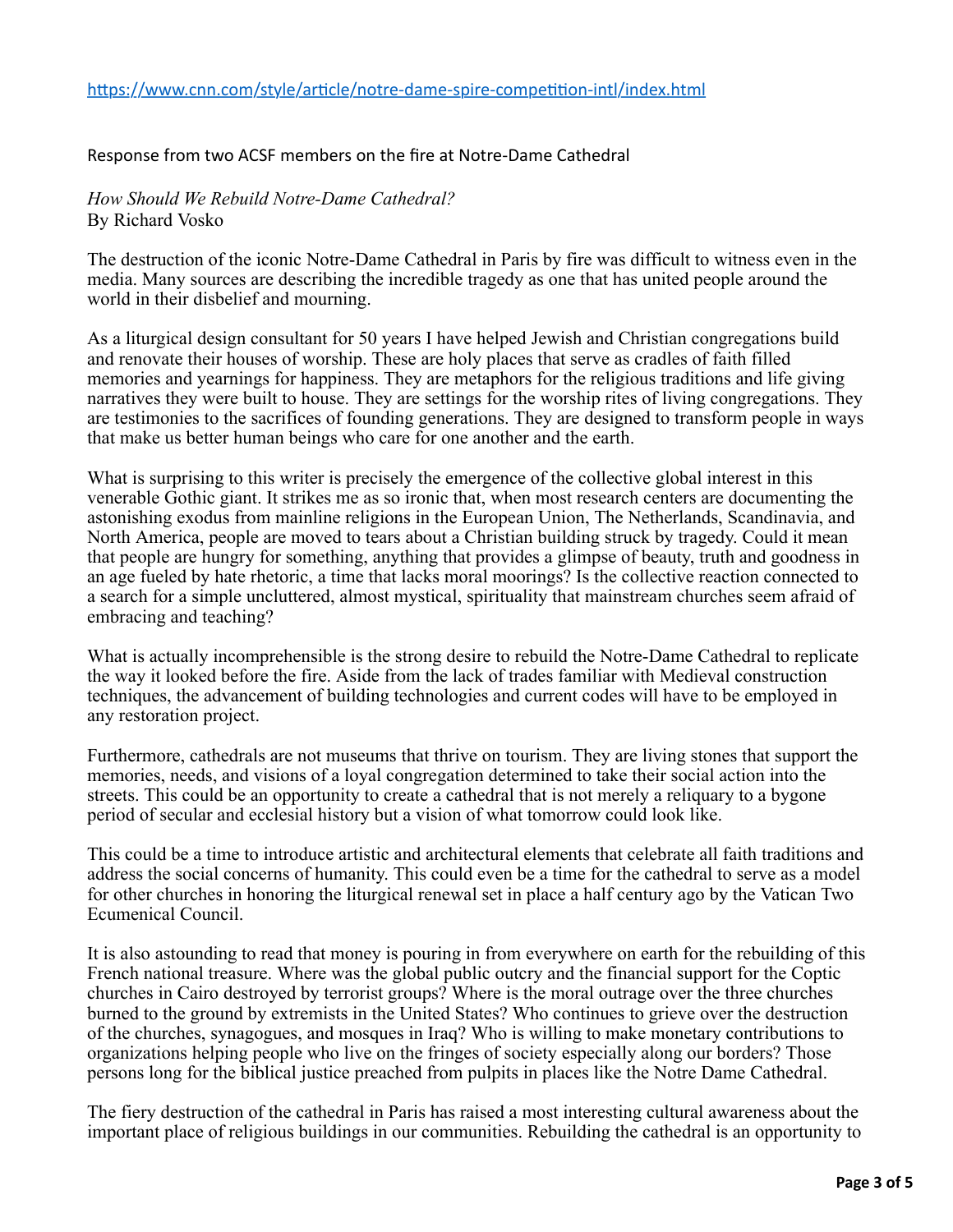honor and balance memories with imagination.

*Richard S. Vosko, is a Catholic priest in the Diocese of Albany, New York who specializes in the design of houses of worship. This commentary was written before news of the bombings of three churches in the cities of Colombo, Negombo, and Batticaloa in Sri Lanka. One hopes that there will be a global response to these tragedies similar to the reactions over the Notre-Dame Cathedral fire.*

*Notre-Dame and More* By Bradford C. Grant

There have been many profound reflections from people around the world about the tragic destruction of Notre-Dame. We are all saddened by it, but it also presents an opportunity for a broader consideration of the place of sacred space in the mission of the Architecture, Culture, and Spirituality Forum.

At the same time that Notre-Dame was burning, so was the Al Aqsa Mosque in Jerusalem. In late March and early April, three African American churches in rural Louisiana were destroyed by arson (Mary Baptist Church, Greater Union Baptist Church, and Mount Pleasant Baptist Church of St Landry Parish https://www.nbcnews.com/news/nbcblk/suspicious-fires-black-churches-louisiana-followrisehate-crimes-n992571

While the architectural history and merit of these African American places of worship might not compare with the magnificence of Notre-Dame in a strict Western aesthetic sense, they certainly possess the spiritual and cultural substance connected to physical sacred place that ACSF celebrates. They also have special architectural qualities that are attributed to the sacred vernacular and African American cultural aesthetics. In Jerusalem, The Al Aqsa Mosque has an 1,800-year history and is a grand example of historic Islamic architecture and sacred aesthetics. It also embodies and symbolizes our humanity—a key value shared by ACSF members.

Notre-Dame Cathedral is a masterpiece of Gothic architecture and a symbol of the Roman Catholic faith and its reign in the West (although—as many commentators have pointed out--it also symbolizes subjugation, colonialism, imperialism, and the victimization of people at the hands of clerical authorities). As is true of all sacred places, Notre-Dame aspires to universally reflect humanity regardless of our nationality, faith, and race. But this aspiration is difficult to achieve in a world where nationality, faith, and race clouds our view of others, especially within religion.

As we mourn the harm to Notre-Dame, let us recognize the multiple understandings, values, and faiths that move us closer to "the very concrete yet ineffable links between architecture, culture, and spirituality" that ACSF affirms.

*Bradford C. Grant is a professor of architecture in the Department of Architecture of the College and Engineering and Architecture at Howard University in Washington, D.C.*

--------------------------------------------------------------------------------------

**Julio Bermudez**, Ph.D. *Professor, Director Cultural Studies & Sacred Space Graduate Concentration*